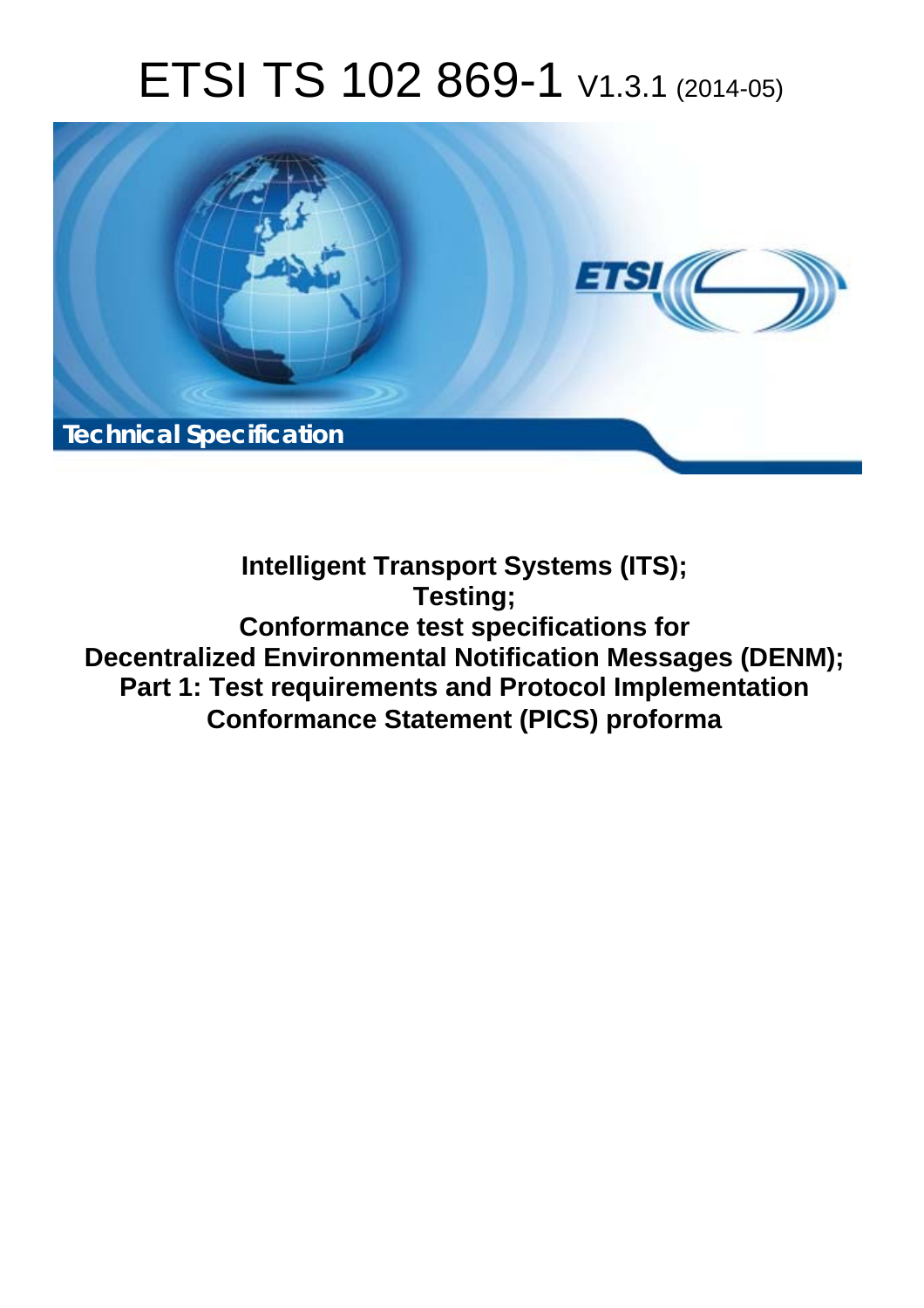Reference RTS/ITS-00149

Keywords

ITS, PICS, testing

### *ETSI*

#### 650 Route des Lucioles F-06921 Sophia Antipolis Cedex - FRANCE

Tel.: +33 4 92 94 42 00 Fax: +33 4 93 65 47 16

Siret N° 348 623 562 00017 - NAF 742 C Association à but non lucratif enregistrée à la Sous-Préfecture de Grasse (06) N° 7803/88

#### *Important notice*

The present document can be downloaded from: [http://www.etsi.org](http://www.etsi.org/)

The present document may be made available in electronic versions and/or in print. The content of any electronic and/or print versions of the present document shall not be modified without the prior written authorization of ETSI. In case of any existing or perceived difference in contents between such versions and/or in print, the only prevailing document is the print of the Portable Document Format (PDF) version kept on a specific network drive within ETSI Secretariat.

Users of the present document should be aware that the document may be subject to revision or change of status. Information on the current status of this and other ETSI documents is available at <http://portal.etsi.org/tb/status/status.asp>

If you find errors in the present document, please send your comment to one of the following services: [http://portal.etsi.org/chaircor/ETSI\\_support.asp](http://portal.etsi.org/chaircor/ETSI_support.asp)

### *Copyright Notification*

No part may be reproduced or utilized in any form or by any means, electronic or mechanical, including photocopying and microfilm except as authorized by written permission of ETSI.

The content of the PDF version shall not be modified without the written authorization of ETSI. The copyright and the foregoing restriction extend to reproduction in all media.

> © European Telecommunications Standards Institute 2014. All rights reserved.

**DECT**TM, **PLUGTESTS**TM, **UMTS**TM and the ETSI logo are Trade Marks of ETSI registered for the benefit of its Members. **3GPP**TM and **LTE**™ are Trade Marks of ETSI registered for the benefit of its Members and of the 3GPP Organizational Partners.

**GSM**® and the GSM logo are Trade Marks registered and owned by the GSM Association.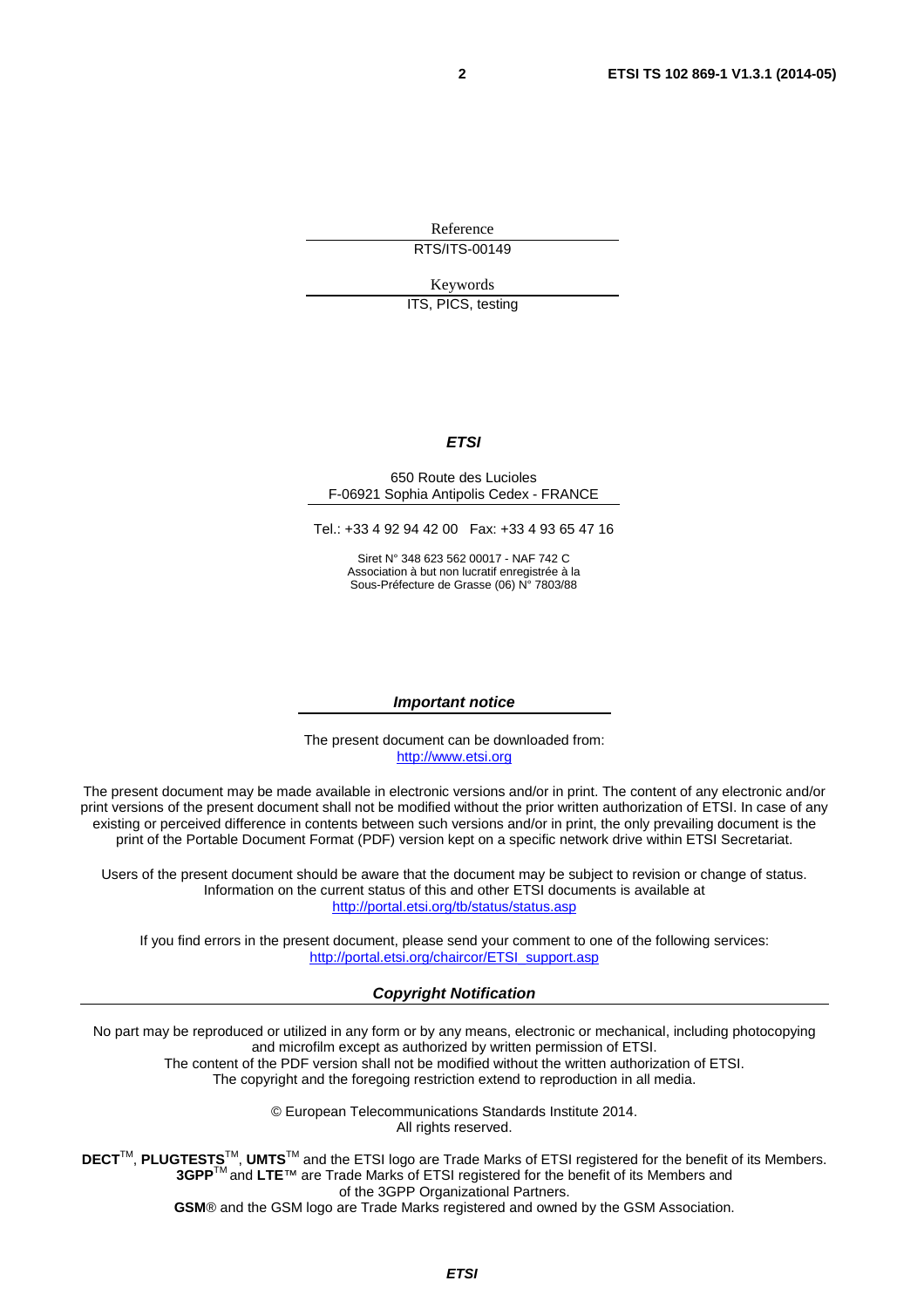## Contents

| 1                                                                                                                                                                    |  |
|----------------------------------------------------------------------------------------------------------------------------------------------------------------------|--|
| 2<br>2.1<br>2.2                                                                                                                                                      |  |
| 3<br>3.1<br>3.2                                                                                                                                                      |  |
| 4                                                                                                                                                                    |  |
| <b>Annex A (normative):</b>                                                                                                                                          |  |
| A.1<br>A.1.1<br>A.1.2<br>A.1.3<br>A.2<br>A.2.1<br>A.2.2<br>A.2.3<br>A.2.4<br>A.2.5<br>A.2.6<br>A.3<br>A.4<br>A.5<br>A.5.1                                            |  |
| A.5.1.1<br>A.5.2<br>A.5.3<br>A.5.3.1<br>A.5.3.2<br>A.5.3.2.1<br>A.5.3.2.1.1<br>A.5.3.2.2<br>A.5.3.2.2.1<br>A.5.3.2.3<br>A.5.3.2.4<br>A.5.3.2.4.1<br>A.5.4<br>A.5.4.1 |  |
|                                                                                                                                                                      |  |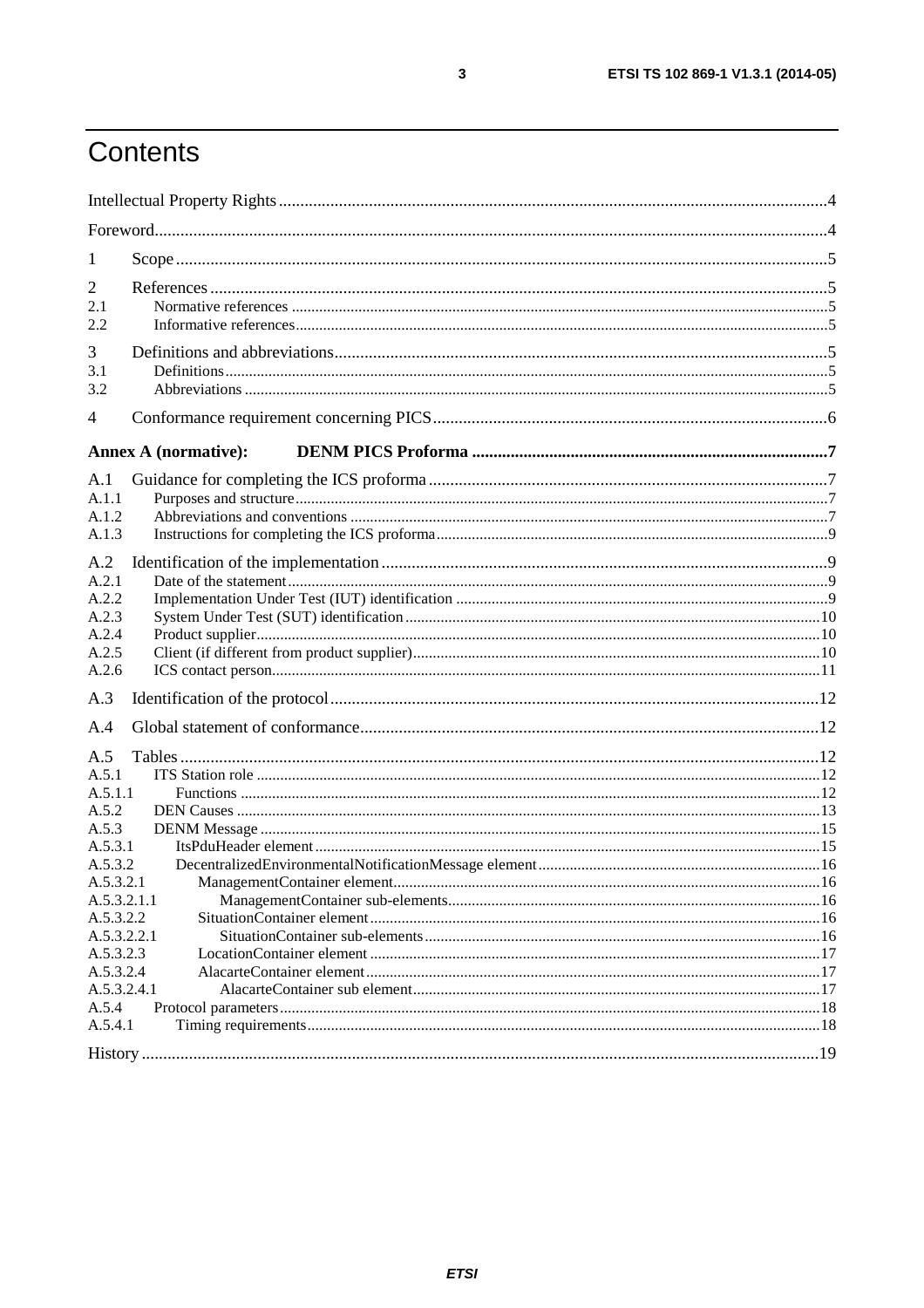## <span id="page-3-0"></span>Intellectual Property Rights

IPRs essential or potentially essential to the present document may have been declared to ETSI. The information pertaining to these essential IPRs, if any, is publicly available for **ETSI members and non-members**, and can be found in ETSI SR 000 314: *"Intellectual Property Rights (IPRs); Essential, or potentially Essential, IPRs notified to ETSI in respect of ETSI standards"*, which is available from the ETSI Secretariat. Latest updates are available on the ETSI Web server ([http://ipr.etsi.org\)](http://webapp.etsi.org/IPR/home.asp).

Pursuant to the ETSI IPR Policy, no investigation, including IPR searches, has been carried out by ETSI. No guarantee can be given as to the existence of other IPRs not referenced in ETSI SR 000 314 (or the updates on the ETSI Web server) which are, or may be, or may become, essential to the present document.

### Foreword

This Technical Specification (TS) has been produced by ETSI Technical Committee Intelligent Transport Systems (ITS).

The present document is part 1 of a multi-part deliverable covering Conformance test specification for Decentralized Environmental Notification Messages (DENM) as identified below:

#### **Part 1: "Test requirements and Protocol Implementation Conformance Statement (PICS) proforma";**

- Part 2: "Test Suite Structure and Test Purposes (TSS & TP)";
- Part 3: "Abstract Test Suite (ATS) and Protocol Implementation eXtra Information for Testing (PIXIT)".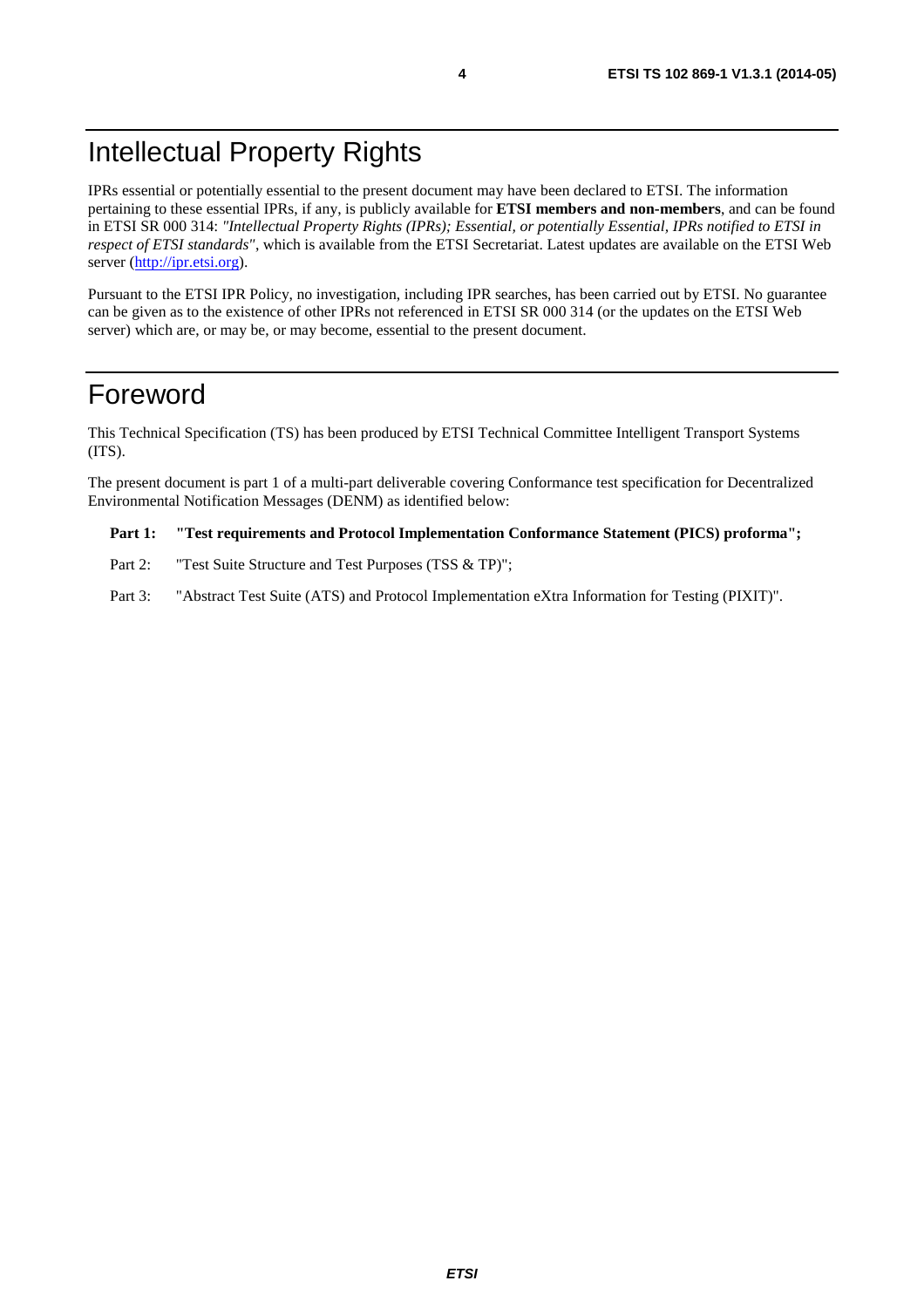### <span id="page-4-0"></span>1 Scope

The present document provides the Protocol Implementation Conformance Statement (PICS) proforma for Conformance test specification for Decentralized Environmental Notification Messages (DENM) as defined in EN 302 637-3 [1] in compliance with the relevant requirements and in accordance with the relevant guidance given in ISO/IEC 9646-7 [3].

## 2 References

References are either specific (identified by date of publication and/or edition number or version number) or non-specific. For specific references, only the cited version applies. For non-specific references, the latest version of the reference document (including any amendments) applies.

Referenced documents which are not found to be publicly available in the expected location might be found at [http://docbox.etsi.org/Reference.](http://docbox.etsi.org/Reference)

NOTE: While any hyperlinks included in this clause were valid at the time of publication ETSI cannot guarantee their long term validity.

### 2.1 Normative references

The following referenced documents are necessary for the application of the present document.

- [1] ETSI EN 302 637-3 (V1.2.0): "Intelligent Transport Systems (ITS); Vehicular Communications; Basic Set of Applications; Part 3: Specifications of Decentralized Environmental Notification Basic Service".
- [2] ISO/IEC 9646-1 (1994): "Information technology -- Open Systems Interconnection Conformance testing methodology and framework -- Part 1: General concepts".
- [3] ISO/IEC 9646-7 (1995): "Information technology -- Open Systems Interconnection Conformance testing methodology and framework -- Part 7: Implementation Conformance Statements".

### 2.2 Informative references

The following referenced documents are not necessary for the application of the present document but they assist the user with regard to a particular subject area.

Not applicable.

## 3 Definitions and abbreviations

### 3.1 Definitions

For the purposes of the present document, the terms and definitions given in EN 302 637-3 [1], ISO/IEC 9646-1 [2] and ISO/IEC 9646-7 [3] apply.

### 3.2 Abbreviations

For the purposes of the present document, the abbreviations given in EN 302 637-3 [1] and the following apply:

| <b>CAN</b> | Controller Area Network                  |
|------------|------------------------------------------|
| DE.        | Data Element                             |
| <b>DEN</b> | Decentralized Environmental Notification |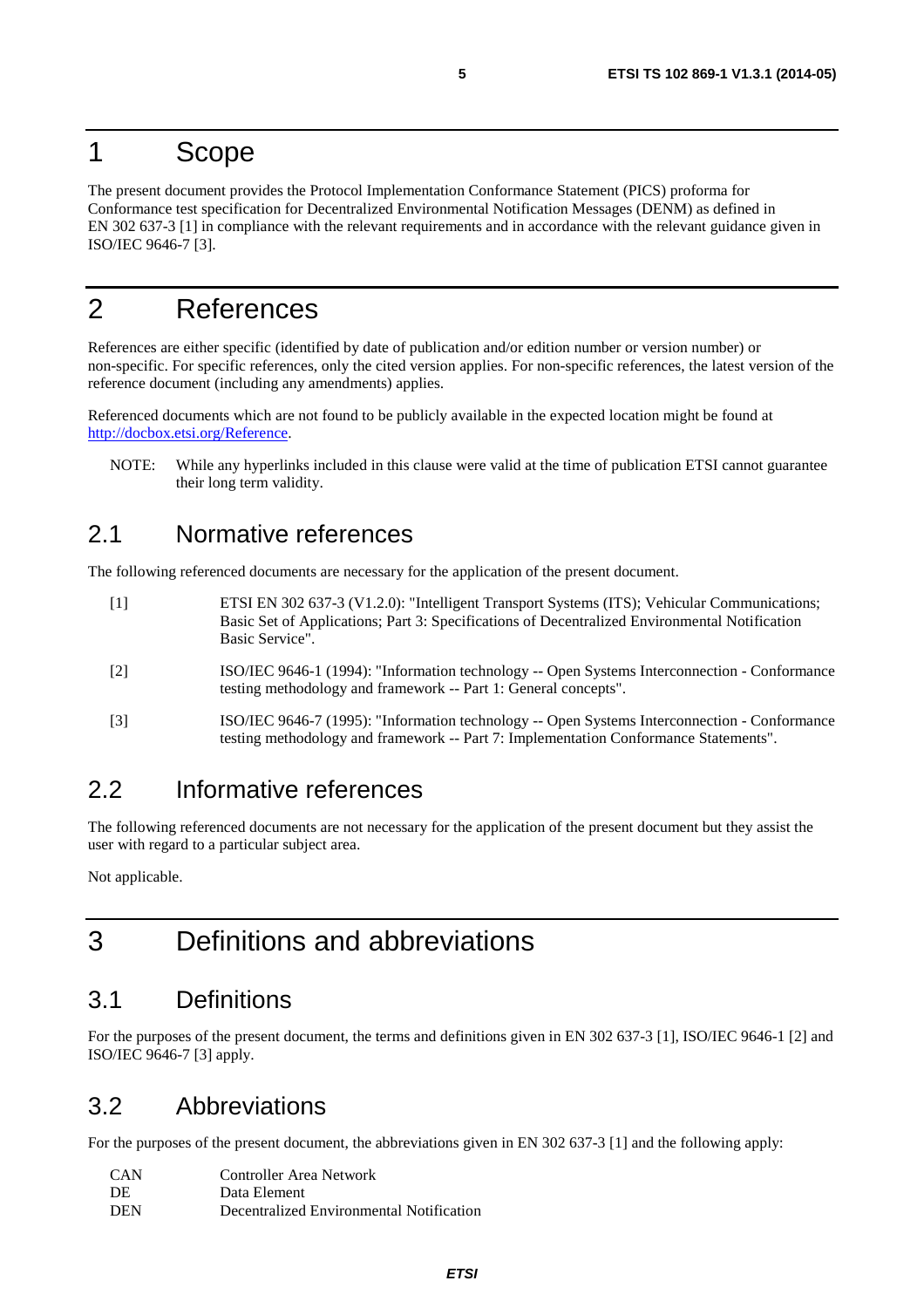<span id="page-5-0"></span>

| <b>DENM</b> | <b>DEN</b> Message                                   |
|-------------|------------------------------------------------------|
| <b>ICS</b>  | <b>Implementation Conformance Statement</b>          |
| <b>ITS</b>  | <b>Intelligent Transportation Systems</b>            |
| <b>IUT</b>  | <b>Implementation Under Test</b>                     |
| <b>PICS</b> | <b>Protocol Implementation Conformance Statement</b> |
| <b>SUT</b>  | <b>System Under Test</b>                             |

## 4 Conformance requirement concerning PICS

If it claims to conform to the present document, the actual PICS proforma to be filled in by a supplier shall be technically equivalent to the text of the PICS proforma given in annex A, and shall preserve the numbering, naming and ordering of the proforma items.

An ICS which conforms to the present document shall be a conforming PICS proforma completed in accordance with the instructions for completion given in clause A.1.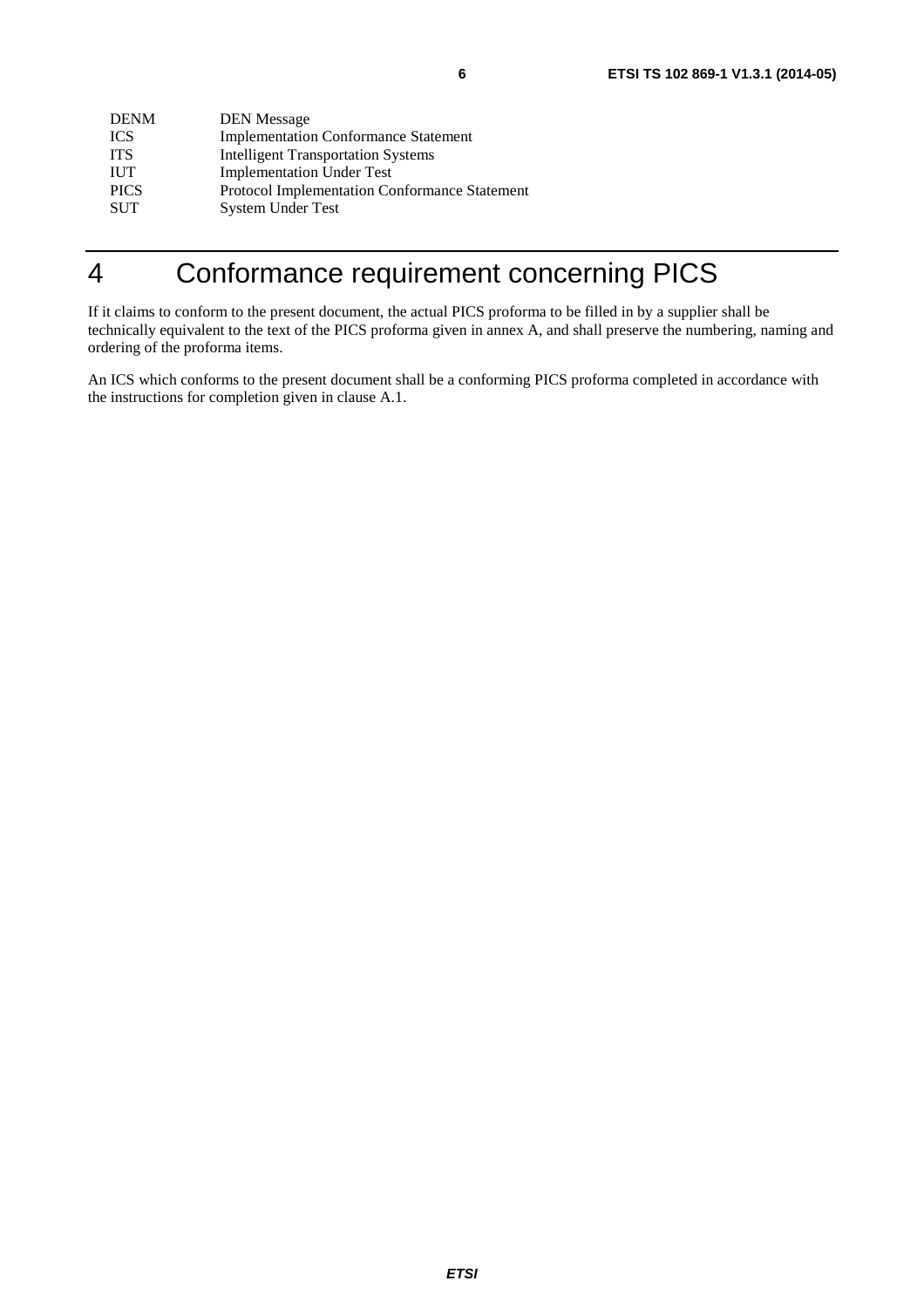## <span id="page-6-0"></span>Annex A (normative): DENM PICS Proforma

Notwithstanding the provisions of the copyright clause related to the text of the present document, ETSI grants that users of the present document may freely reproduce the DENM PICS proforma in this annex so that it can be used for its intended purposes and may further publish the completed DENM PICS.

## A.1 Guidance for completing the ICS proforma

## A.1.1 Purposes and structure

The purpose of this PICS proforma is to provide a mechanism whereby a supplier of an implementation of the requirements defined in EN 302 637-3 [\[1](#page-4-0)] may provide information about the implementation in a standardized manner.

The PICS proforma is subdivided into clauses for the following categories of information:

- guidance for completing the ICS proforma;
- identification of the implementation;
- $\bullet$  identification of the EN 302 637-3 [\[1](#page-4-0)];
- global statement of conformance;
- PICS proforma tables.

## A.1.2 Abbreviations and conventions

The ICS proforma contained in this annex is comprised of information in tabular form in accordance with the guidelines presented in ISO/IEC 9646-7 [\[3](#page-4-0)].

#### Item column

The item column contains a number which identifies the item in the table.

#### Item description column

The item description column describes in free text each respective item (e.g. parameters, timers, etc.). It implicitly means "is <item description> supported by the implementation?".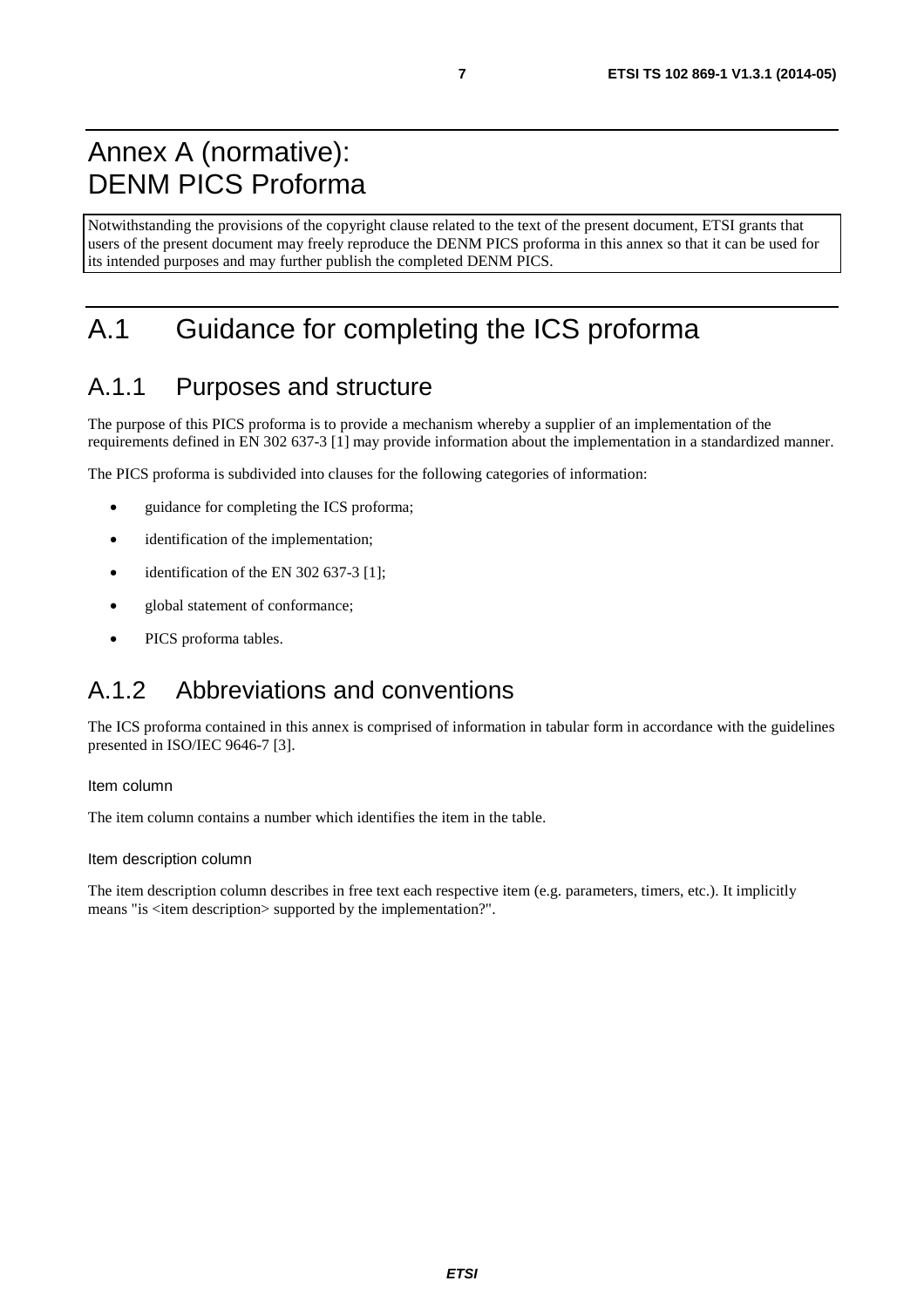#### Status column

The following notations, defined in ISO/IEC 9646-7 [\[3](#page-4-0)], are used for the status column:

| m            | mandatory - the capability is required to be supported.                                                                                                                                                                                                               |
|--------------|-----------------------------------------------------------------------------------------------------------------------------------------------------------------------------------------------------------------------------------------------------------------------|
| $\mathbf{O}$ | optional - the capability may be supported or not.                                                                                                                                                                                                                    |
| n/a          | not applicable - in the given context, it is impossible to use the capability.                                                                                                                                                                                        |
| $\mathbf{X}$ | prohibited (excluded) - there is a requirement not to use this capability in the given context.                                                                                                                                                                       |
| $0.\dot{1}$  | qualified optional - for mutually exclusive or selectable options from a set. "i" is an integer which<br>identifies an unique group of related optional items and the logic of their selection which is<br>defined immediately following the table.                   |
| ci           | conditional - the requirement on the capability ("m", "o", "x" or "n/a") depends on the support of<br>other optional or conditional items. "i" is an integer identifying an unique conditional status<br>expression which is defined immediately following the table. |
| $\mathbf{i}$ | irrelevant (out-of-scope) - capability outside the scope of the reference specification. No answer is<br>requested from the supplier.                                                                                                                                 |

NOTE 1: This use of "i" status is not to be confused with the suffix "i" to the "o" and "c" statuses above.

### Reference column

The reference column makes reference to EN 302 637-3 [\[1](#page-4-0)], except where explicitly stated otherwise.

#### Support column

The support column shall be filled in by the supplier of the implementation. The following common notations, defined in ISO/IEC 9646-7 [\[3](#page-4-0)], are used for the support column:

| Y or y           | supported by the implementation.                                                                                    |
|------------------|---------------------------------------------------------------------------------------------------------------------|
| N or n           | not supported by the implementation.                                                                                |
| $N/A$ , n/a or - | no answer required (allowed only if the status is $n/a$ , directly or after evaluation of a conditional<br>status). |

NOTE 2: As stated in ISO/IEC 9646-7 [\[3](#page-4-0)], support for a received PDU requires the ability to parse all valid parameters of that PDU. Supporting a PDU while having no ability to parse a valid parameter is nonconformant. Support for a parameter on a PDU means that the semantics of that parameter are supported.

### Values allowed column

The values allowed column contains the type, the list, the range, or the length of values allowed. The following notations are used:

| range of values:<br>example:                        | $\leq$ min value $>$ $\leq$ max value $>$<br>520                                                                                                                                                            |
|-----------------------------------------------------|-------------------------------------------------------------------------------------------------------------------------------------------------------------------------------------------------------------|
| list of values:<br>example:<br>example:<br>example: | $\langle \text{value1}\rangle$ , $\langle \text{value2}\rangle$ , , $\langle \text{valueN}\rangle$<br>2, 4, 6, 8, 9<br>$'1101'B$ , $'1011'B$ , $'1111'B$<br>'0A'H, '34'H, '2F'H                             |
| list of named values:<br>example:                   | $\langle \text{name1}\rangle(\langle \text{val1}\rangle)$ , $\langle \text{name2}\rangle(\langle \text{val2}\rangle)$ , , $\langle \text{nameN}\rangle(\langle \text{valN}\rangle)$<br>reject(1), accept(2) |
| length:<br>example:                                 | size $(\text{min size} > \dots < \text{max size})$<br>size $(18)$                                                                                                                                           |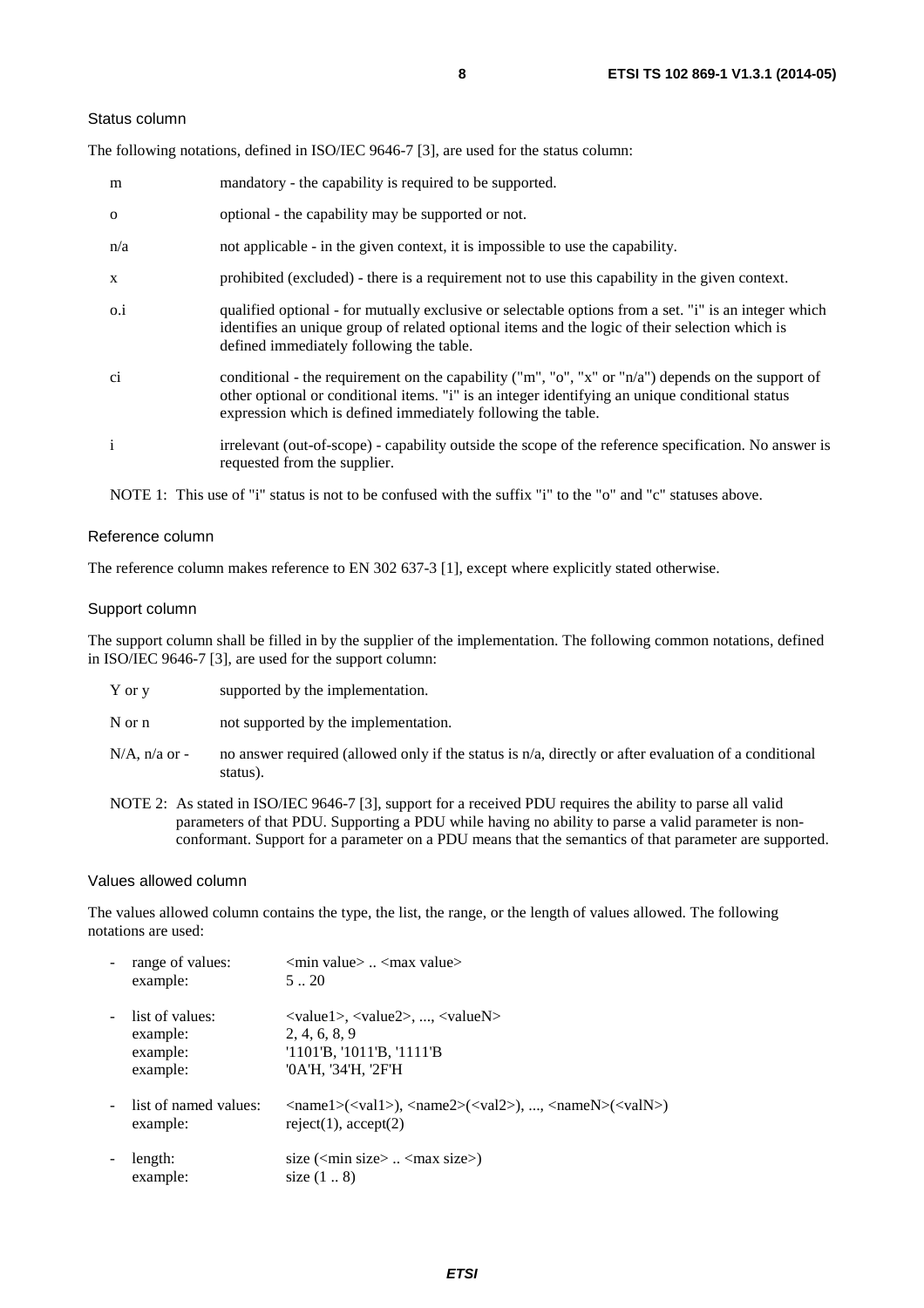#### <span id="page-8-0"></span>Values supported column

The values supported column shall be filled in by the supplier of the implementation. In this column, the values or the ranges of values supported by the implementation shall be indicated.

#### References to items

For each possible item answer (answer in the support column) within the ICS proforma a unique reference exists, used, for example, in the conditional expressions. It is defined as the table identifier, followed by a solidus character "/", followed by the item number in the table. If there is more than one support column in a table, the columns are discriminated by letters (a, b, etc.), respectively.

- EXAMPLE 1: A.5/4 is the reference to the answer of item 4 in table 5 of annex A.
- EXAMPLE 2: A.6/3b is the reference to the second answer (i.e. in the second support column) of item 3 in table 6 of annex A.

#### Prerequisite line

A prerequisite line takes the form: Prerequisite: <predicate>.

A prerequisite line after a clause or table title indicates that the whole clause or the whole table is not required to be completed if the predicate is FALSE.

### A.1.3 Instructions for completing the ICS proforma

The supplier of the implementation shall complete the ICS proforma in each of the spaces provided. In particular, an explicit answer shall be entered, in each of the support or supported column boxes provided, using the notation described in clause A.1.2.

If necessary, the supplier may provide additional comments in space at the bottom of the tables or separately.

More detailed instructions are given at the beginning of the different clauses of the ICS proforma.

## A.2 Identification of the implementation

Identification of the Implementation Under Test (IUT) and the system in which it resides (the System Under Test (SUT)) should be filled in so as to provide as much detail as possible regarding version numbers and configuration options.

The product supplier information and client information should both be filled in if they are different.

A person who can answer queries regarding information supplied in the ICS should be named as the contact person.

### A.2.1 Date of the statement

.........................................................................................................................................................................................

## A.2.2 Implementation Under Test (IUT) identification

IUT name:

 ......................................................................................................................................................................................... ......................................................................................................................................................................................... IUT version: .........................................................................................................................................................................................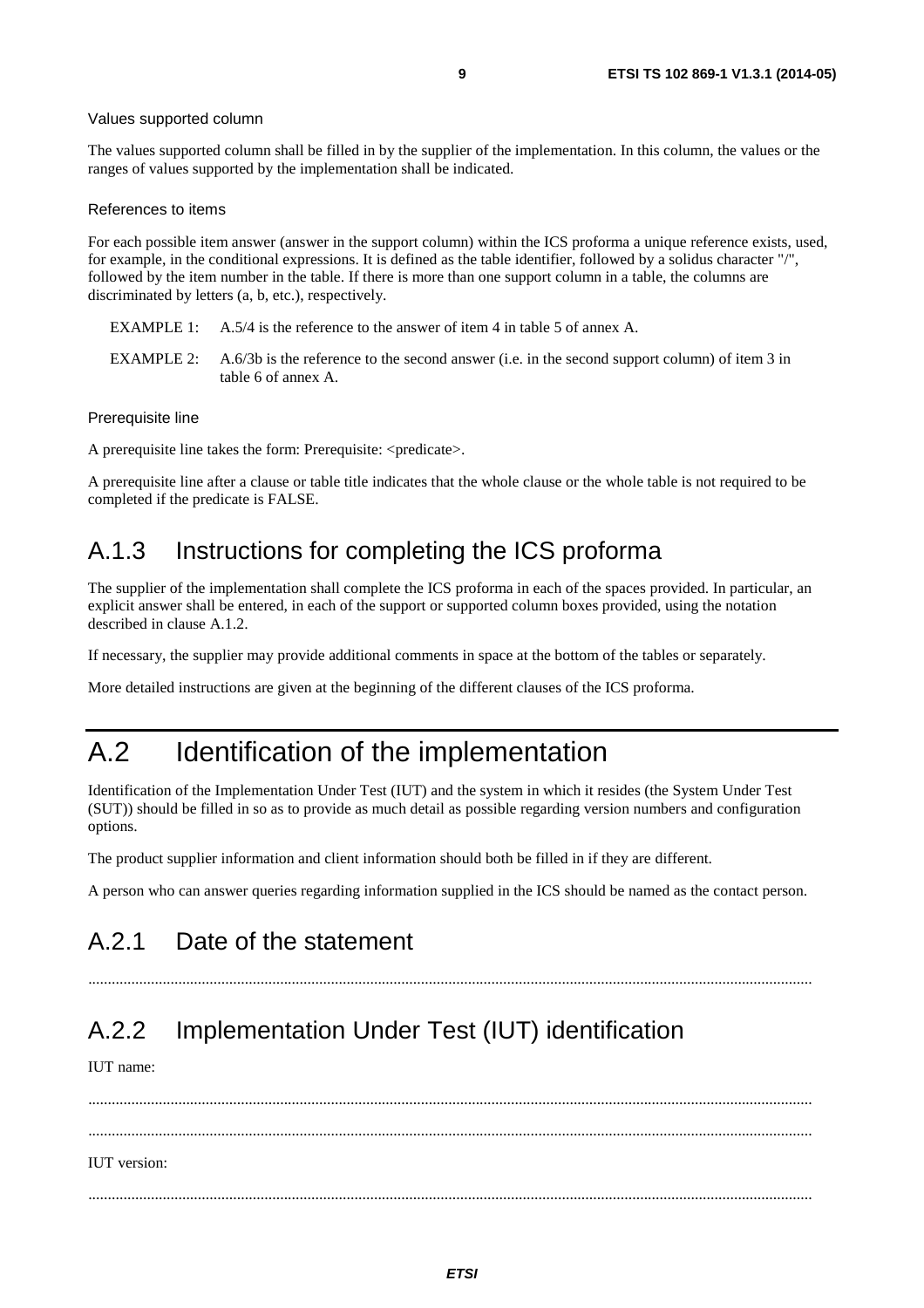#### <span id="page-9-0"></span>System Under Test (SUT) identification  $A.2.3$

SUT name:

Hardware configuration:

Operating system:

#### **Product supplier**  $A.2.4$

Name: Address: Telephone number: Facsimile number: E-mail address: Additional information: 

#### Client (if different from product supplier)  $A.2.5$

Name: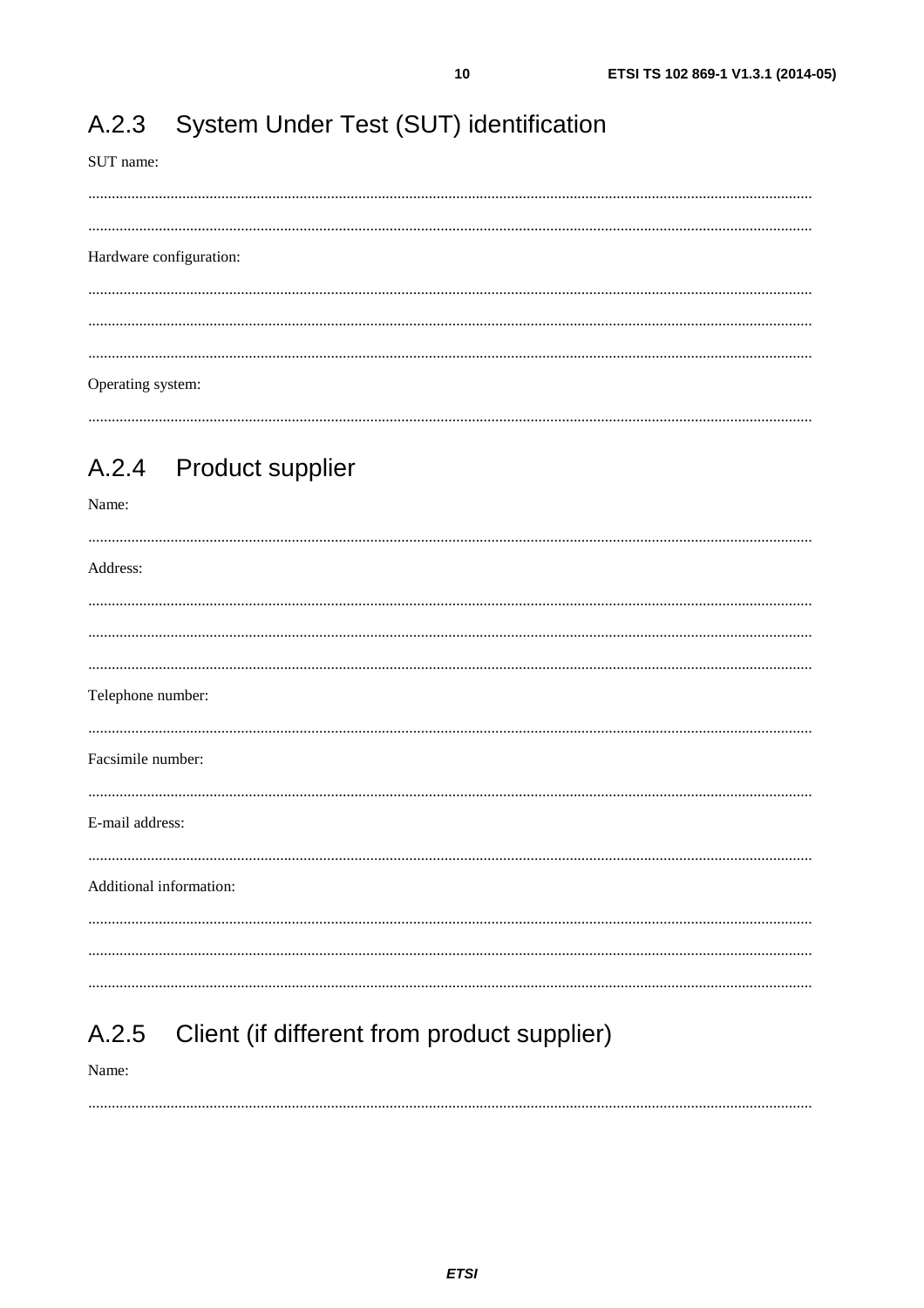### <span id="page-10-0"></span>Address:

| Telephone number:       |
|-------------------------|
|                         |
| Facsimile number:       |
|                         |
| E-mail address:         |
|                         |
| Additional information: |
|                         |
|                         |
|                         |

 $11$ 

#### ICS contact person  $A.2.6$

(A person to contact if there are any queries concerning the content of the ICS)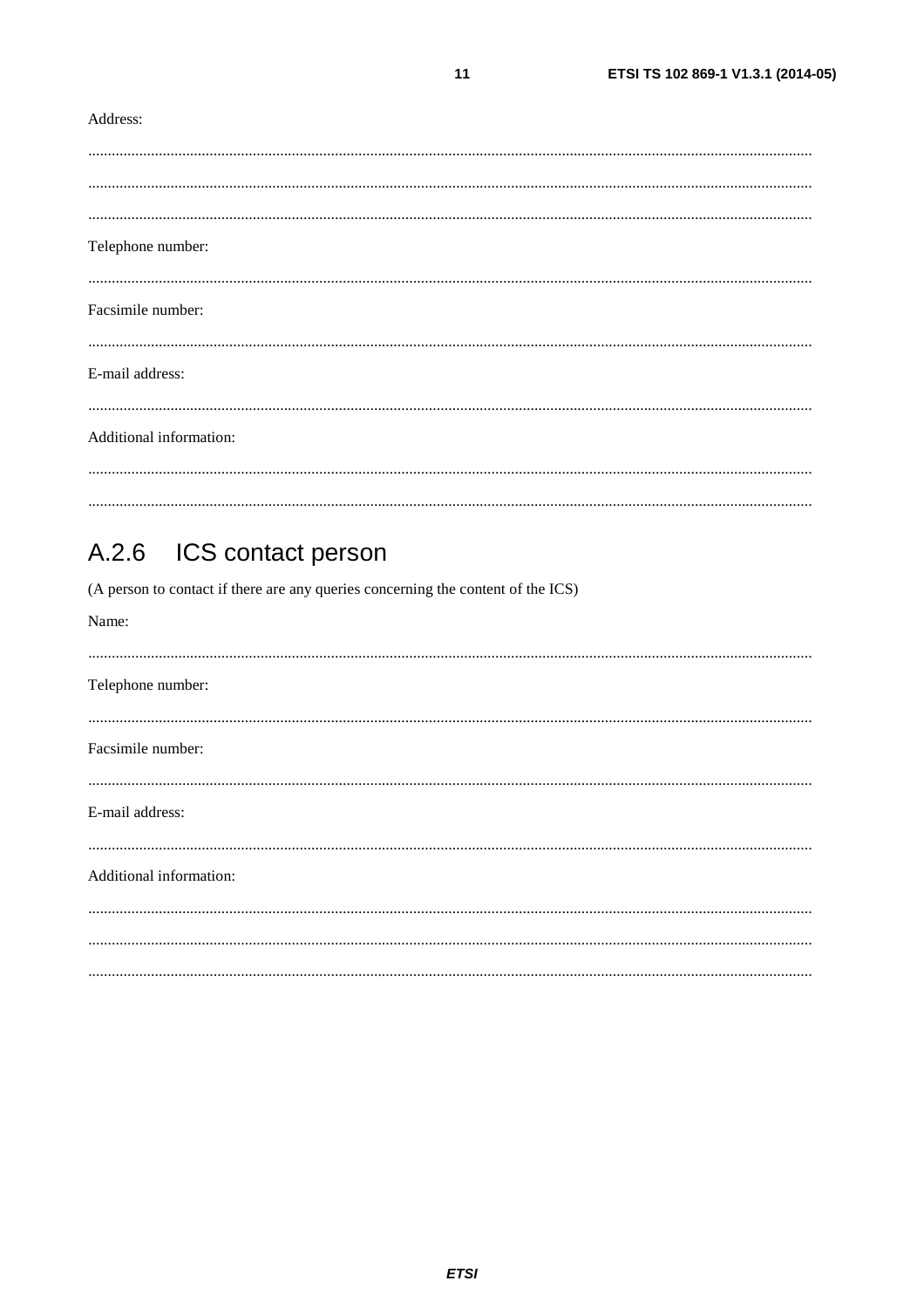## <span id="page-11-0"></span>A.3 Identification of the protocol

This ICS proforma applies to the following standard: EN 302 637-3 (1.2.0) [\[1](#page-4-0)]: "Intelligent Transport Systems (ITS); Vehicular Communications; Basic Set of Applications; Part 3: Specifications of Decentralized Environmental Notification Basic Service".

## A.4 Global statement of conformance

Are all mandatory capabilities implemented? (Yes/No) ............................

NOTE: Answering "No" to this question indicates non-conformance to the DENM standard specification. Non-supported mandatory capabilities are to be identified in the ICS, with an explanation of why the implementation is non-conforming, on pages attached to the ICS proforma.

## A.5 Tables

## A.5.1 ITS Station role

### **Table A.1: Station role**

| Item     | "vpe                    | Reference   | <b>Status</b> | <b>Support</b> |
|----------|-------------------------|-------------|---------------|----------------|
|          | loriginator ITS-S       | IClause 4.1 | m             |                |
| 12       | <b>Ireceiver ITS-S</b>  | IClause 4.1 | Im            |                |
| ר ו<br>◡ | <b>Iforwarder ITS-S</b> | Clause 4.1  |               |                |

### A.5.1.1 Functions

#### **Table A.2: Functions**

| Item                             | Type                                      | <b>Reference</b> | <b>Status</b> | <b>Support</b> |  |  |  |
|----------------------------------|-------------------------------------------|------------------|---------------|----------------|--|--|--|
|                                  | Encode DENM                               | Clause 5.2       | c201          |                |  |  |  |
| $\overline{2}$                   | Decode DENM                               | Clause 5.2       | c202          |                |  |  |  |
| 3                                | <b>DENM</b> transmission management       | Clause 5.2       | c203          |                |  |  |  |
| $\overline{4}$                   | <b>DENM</b> reception management          | Clause 5.2       | c204          |                |  |  |  |
| 5                                | DENM Keep Alive Forwarding (KAF)          | Clause 5.2       | c205          |                |  |  |  |
|                                  | $lc201$ if A.1/1 or A.1/3 then m else n/a |                  |               |                |  |  |  |
|                                  | $lc202$ if A.1/2 or A.1/3 then m else n/a |                  |               |                |  |  |  |
|                                  | $lc203$ if A.1/1 or A.1/3 then m else n/a |                  |               |                |  |  |  |
|                                  | $lc204$ if A.1/2 or A.1/3 then m else n/a |                  |               |                |  |  |  |
| $ c205$ if A.1/3 then m else n/a |                                           |                  |               |                |  |  |  |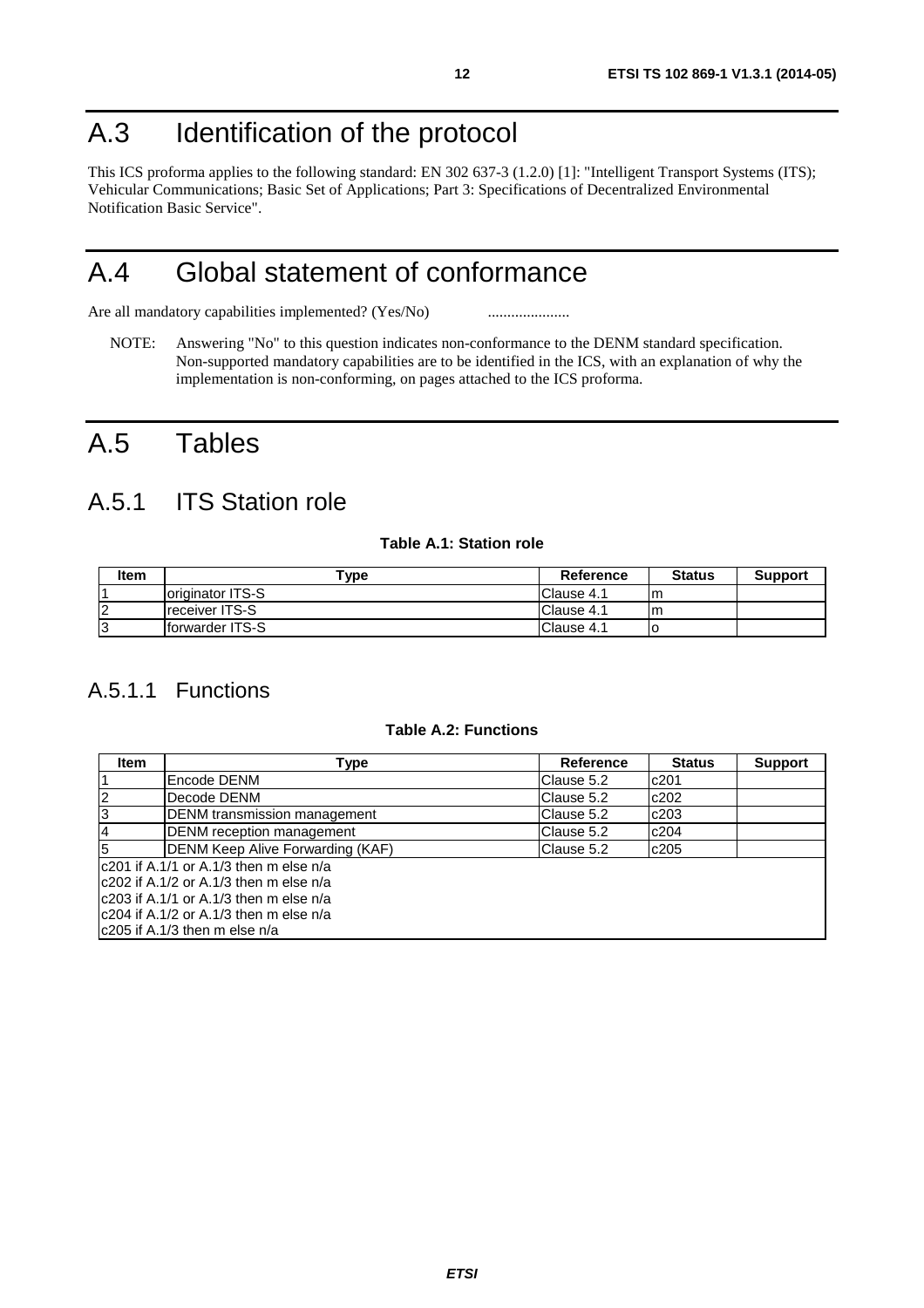## <span id="page-12-0"></span>A.5.2 DEN Causes

| Item                                                                                              | <b>Direct</b> | <b>Cause code</b>         | Sub                 | Sub cause                              | Ref.               | <b>Status</b> | <b>Support</b> |
|---------------------------------------------------------------------------------------------------|---------------|---------------------------|---------------------|----------------------------------------|--------------------|---------------|----------------|
|                                                                                                   | cause         |                           | code                |                                        |                    |               |                |
| $\overline{1}$                                                                                    |               | <b>Traffic Congestion</b> | 0                   | Unavailable                            | Table 8            | m             |                |
| $\frac{2}{3}$ $\frac{3}{4}$ $\frac{4}{5}$ $\frac{6}{6}$ $\frac{7}{7}$ $\frac{8}{8}$ $\frac{9}{9}$ |               |                           |                     | Increased volume of traffic            | Table 8            | m             |                |
|                                                                                                   |               |                           |                     | Traffic jam slowly increasing          | Table 8            | m             |                |
|                                                                                                   |               |                           | 3                   | Traffic jam increasing                 | Table 8            | m             |                |
|                                                                                                   |               |                           |                     | Traffic jam strongly increasing        | Table 8            | m             |                |
|                                                                                                   |               |                           | 5                   | Traffic stationary                     | Table 8            | m             |                |
|                                                                                                   |               |                           | 6                   | Traffic jam slightly decreasing        | Table 8            | m             |                |
|                                                                                                   |               |                           |                     | Traffic jam decreasing                 | Table 8            | m             |                |
|                                                                                                   |               |                           | 8                   | Traffic jam strongly decreasing        | Table 8            | m             |                |
| $\overline{10}$                                                                                   | $\mathbf{c}$  | Accident                  | 0                   | Unavailable                            | Table 8            | m             |                |
| 11                                                                                                |               |                           |                     | Multi-vehicle accident                 | Table 8            | m             |                |
| $\frac{12}{13}$                                                                                   |               |                           |                     | Heavy accident                         | Table 8            | m             |                |
|                                                                                                   |               |                           | 3                   | Accident involving lorry               | Table 8            | m             |                |
| 14                                                                                                |               |                           | 4                   | Accident involving bus                 | Table 8            | m             |                |
| 15                                                                                                |               |                           | 5                   | Accident involving hazardous materials | Table 8            | m             |                |
| 16                                                                                                |               |                           | 6                   | Accident on opposite lane              | Table 8            | m             |                |
| 17                                                                                                |               |                           |                     | Unsecured accident                     | Table 8            | m             |                |
| 18                                                                                                |               |                           | 8                   | Assistance requested (e-call)          | Table 8            | m             |                |
| 19                                                                                                | 3             | Roadwork                  | 0                   | Unavailable                            | Table 8            | m             |                |
|                                                                                                   |               |                           |                     | major roadwork                         | Table 8            | m             |                |
|                                                                                                   |               |                           |                     | Road marking work                      | Table 8            | m             |                |
|                                                                                                   |               |                           | 3                   | Slow moving road maintenance           | Table 8            | m             |                |
|                                                                                                   |               |                           | 4                   | Winter service                         | Table 8            | m             |                |
| 20<br>21<br>22<br>23<br>25<br>25<br>27<br>28                                                      |               |                           | 5                   | Street cleaning                        | Table 8            | m             |                |
|                                                                                                   | 6             | Adverse weather           | 0                   | Unavailable                            | Table 8            | m             |                |
|                                                                                                   |               | condition - adhesion      |                     | Heavy frost on road                    | Table 8            | m             |                |
|                                                                                                   |               |                           | 2                   | Fuel on road                           | Table 8            | m             |                |
|                                                                                                   |               |                           | 3                   | Mud on road                            | Table 8            | m             |                |
| $\frac{29}{30}$                                                                                   |               |                           |                     | Snow on road                           | Table 8            | m             |                |
|                                                                                                   |               |                           | 5                   | Ice on road                            | Table 8            | m             |                |
| 31                                                                                                |               |                           | 6                   | Black ice on road                      | Table 8            | m             |                |
| 32                                                                                                |               |                           |                     | Oil on road                            | Table 8            | m             |                |
| $\frac{33}{34}$                                                                                   |               |                           | 8                   | Loose chippings                        | Table 8            | m             |                |
|                                                                                                   |               |                           | 9                   | Instant black ice                      | Table 8            | m             |                |
|                                                                                                   |               |                           | 10                  | Roads salted                           | Table 8            | m             |                |
| 36                                                                                                | g             | Hazardous location -      | 0                   | Unavailable                            | Table 8            | m             |                |
| $\frac{37}{38}$                                                                                   |               | Surface condition         |                     | Rock falls                             | Table 8            | m             |                |
|                                                                                                   |               |                           |                     | Earthquake damage                      | Table 8            | m             |                |
| $\frac{39}{40}$                                                                                   |               |                           | 3                   | Sewer collapse                         | Table 8            | m             |                |
|                                                                                                   |               |                           |                     | Subsidence                             | Table 8            | ım            |                |
| 41                                                                                                |               |                           | 5                   | Snow drifts                            | Table 8            | m             |                |
| 42                                                                                                |               |                           | 6                   | Storm damage                           | Table 8            | m             |                |
| 43                                                                                                |               |                           |                     | Burst pipe                             | Table 8            | m             |                |
| 44                                                                                                |               |                           | 8                   | Volcano eruption                       | Table 8            | m             |                |
| 45                                                                                                |               |                           | 9                   | Falling ice                            | Table 8            | m             |                |
| 46                                                                                                | 10            | Hazardous location -      | 0                   | Unavailable                            | Table 8            | m             |                |
| 47                                                                                                |               | Obstacle on the road      |                     | Shed load                              | Table 8            | m             |                |
| 48                                                                                                |               |                           |                     | Parts of vehicles                      | Table 8            | m             |                |
| 49                                                                                                |               |                           | 3                   | Parts of tyres                         | Table 8            | m             |                |
| $\frac{50}{51}$                                                                                   |               |                           | 4                   | Big objects                            | Table 8            | m             |                |
|                                                                                                   |               |                           | 5                   | Fallen trees                           | Table 8            | m             |                |
| 52                                                                                                |               |                           | 6                   | Hub caps                               | Table 8            | m             |                |
| 53                                                                                                | 11            | Hazardous location -      |                     | Waiting vehicles<br>Unavailable        | Table 8            | m             |                |
| 54                                                                                                |               | Animal on the road        | 0                   | Wild animals                           | Table 8            | m             |                |
| 55<br>56                                                                                          |               |                           |                     |                                        | Table 8<br>Table 8 | m             |                |
| 57                                                                                                |               |                           | 2                   | Herd of animals                        | Table 8            | m             |                |
|                                                                                                   |               |                           | 3                   | Small animals                          |                    | m             |                |
| 58                                                                                                |               |                           | 4<br>$\overline{0}$ | Large animals                          | Table 8            | m             |                |
| 59                                                                                                | 12            | Human presence on         |                     | Unavailable                            | Table 8            | m             |                |

### **Table A.3: Cause and sub cause codes supported**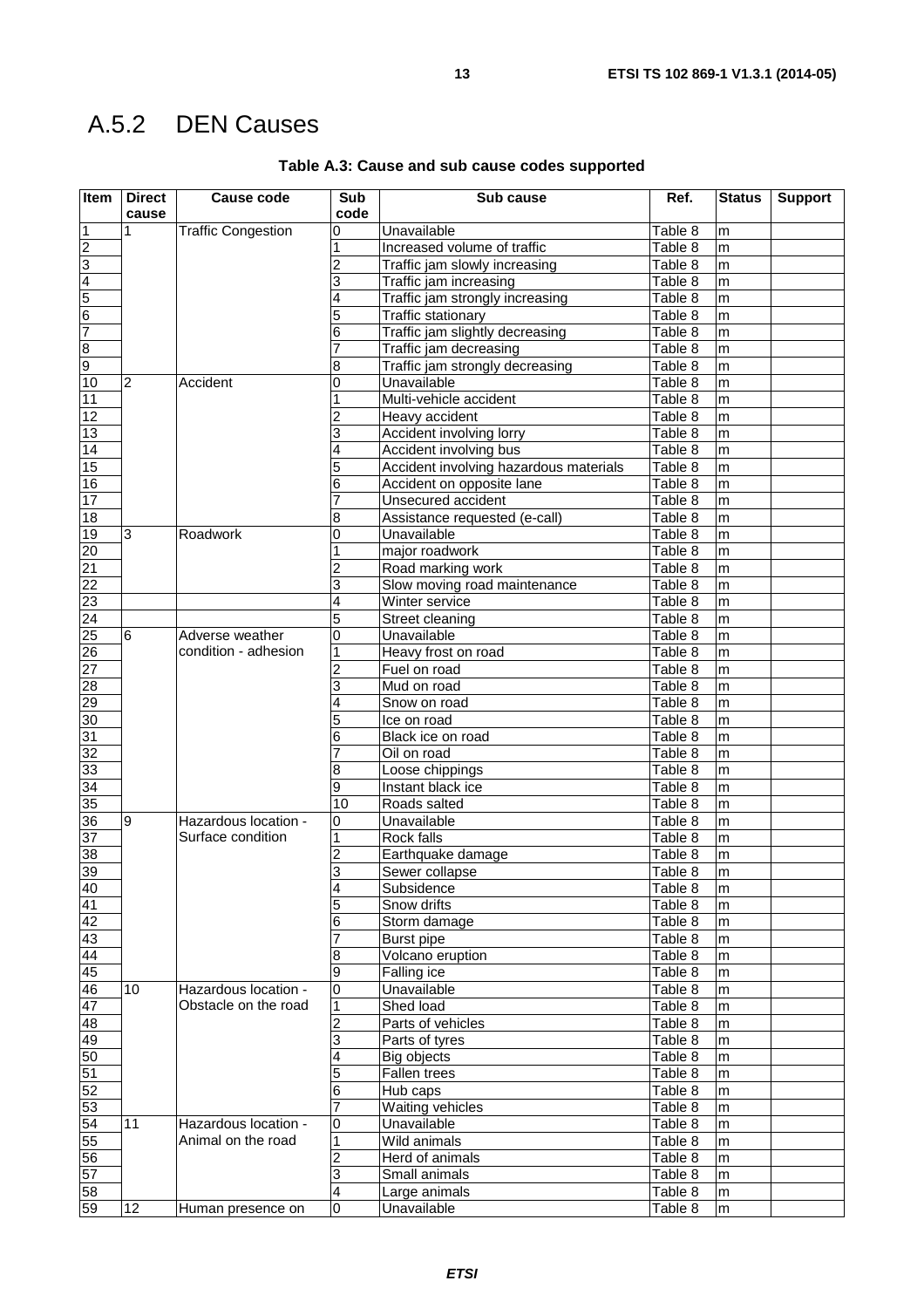| Item                               | <b>Direct</b>   | <b>Cause code</b>      | Sub    | Sub cause                                  | Ref.                        | <b>Status</b> | <b>Support</b> |
|------------------------------------|-----------------|------------------------|--------|--------------------------------------------|-----------------------------|---------------|----------------|
|                                    | cause           |                        | code   |                                            |                             |               |                |
| 60<br>61                           |                 | the road               |        | Children on roadway                        | Table 8<br>Table 8          | m<br>m        |                |
| 62                                 |                 |                        | 2      | Cyclists on roadway                        | Table 8                     |               |                |
|                                    | 14              | Wrong way driving      | 3<br>0 | Motor cyclist on roadway<br>Unavailable    | Table 8                     | m             |                |
| $\frac{63}{63}$<br>$\frac{64}{65}$ |                 |                        |        | Vehicle driving in wrong lane              | Table 8                     | m<br>m        |                |
|                                    |                 |                        | 2      | Vehicle driving in wrong driving direction | Table 8                     | m             |                |
| 66                                 | 15              | Rescue and Recovery    | 0      | Unavailable                                | Table 8                     | m             |                |
|                                    |                 |                        |        | Emergency vehicles                         | Table 8                     | m             |                |
| 67<br>68<br>69<br>70<br>71<br>72   |                 |                        |        | Rescue helicopter landing                  | Table 8                     | m             |                |
|                                    |                 |                        | 3      | Police activity ongoing                    | Table 8                     | m             |                |
|                                    |                 |                        |        | Medical emergency ongoing                  | Table 8                     | m             |                |
|                                    |                 |                        | 5      | Child abduction in progress                | Table 8                     | m             |                |
|                                    | 17              | Adverse weather        | 0      | Unavailable                                | Table 8                     | m             |                |
|                                    |                 | condition - extreme    |        | Strong winds                               | Table 8                     | m             |                |
|                                    |                 | weather condition      |        | Damaging hail                              | Table 8                     | m             |                |
| 73 74 75 76 77 78 79 80 81 82      |                 |                        | 3      | Hurricane                                  | Table 8                     | m             |                |
|                                    |                 |                        |        | Thunderstorm                               | Table 8                     | m             |                |
|                                    |                 |                        | 5      | Tornado                                    | Table 8                     | m             |                |
|                                    |                 |                        | 6      | <b>Blizzard</b>                            | Table 8                     | m             |                |
|                                    | 18              | Adverse weather        | 0      | Unavailable                                | Table 8                     | m             |                |
|                                    |                 | condition - visibility |        | Visibility reduced due to fog              | Table 8                     | m             |                |
|                                    |                 |                        |        | Visibility reduced due to smoke            | Table 8                     | m             |                |
|                                    |                 |                        | 3      | Visibility reduced due to heavy snowfall   | Table 8                     | m             |                |
|                                    |                 |                        |        | Visibility reduced due to heavy rain       | Table 8                     | m             |                |
| 80<br>80<br>80                     |                 |                        | 5      | Visibility reduced due to heavy hail       | Table 8                     | m             |                |
|                                    |                 |                        | 6      | Visibility reduced due to low sun glare    | Table 8                     | m             |                |
| 86                                 |                 |                        |        | Visibility reduced due to sandstorms       | Table 8                     | m             |                |
| 87                                 |                 |                        | 8      | Visibility reduced due to swarms of        | Table 8                     | m             |                |
|                                    |                 |                        |        | insects                                    |                             |               |                |
| 88                                 | 19              | Adverse weather        | 0      | Unavailable                                | Table 8                     | m             |                |
| 89                                 |                 | condition -            |        | Heavy rain                                 | Table 8                     | m             |                |
| 90                                 |                 | Precipitation          | 2      | Heavy snowfall                             | Table 8                     | m             |                |
| 91                                 |                 |                        | 3      | Soft hail                                  | Table 8                     | m             |                |
| $\overline{30}$                    | 26              | Slow vehicle           | 0      | Unavailable                                | Table 8                     | m             |                |
|                                    |                 |                        |        | Slow moving maintenance vehicle            | Table 8                     | m             |                |
| 93<br>94                           |                 |                        |        | Vehicles slowing to look at accident       | Table 8                     | m             |                |
| 95                                 |                 |                        |        | Abnormal load                              | Table 8                     | m             |                |
| 96                                 |                 |                        |        | Abnormal wide load                         | Table 8                     | m             |                |
|                                    |                 |                        | 5      | Convoy                                     | Table 8                     | m             |                |
| 97<br>98                           |                 |                        | 6      | Snowplough                                 | lable 8                     | m             |                |
| 99                                 |                 |                        |        | De-icing                                   | Table 8                     | m             |                |
| 100                                |                 |                        | 8      | Salting vehicles                           | Table 8                     | m             |                |
| 101                                | $\overline{27}$ | Dangerous end of       | 0      | Unavailable                                | Table 8                     | m             |                |
| 102                                |                 | queue                  |        | Sudden end of queue                        | Table 8                     | m             |                |
| 103                                |                 |                        | 2      | Queue over hill                            | Table 8                     | m             |                |
| 104                                |                 |                        | 3      | Queue around bend                          | Table 8                     | m             |                |
| 105                                |                 |                        | 4      | Queue in tunnel                            | Table 8                     | m             |                |
| 106                                | 91              | Vehicle breakdown      | 0      | Unavailable                                | Table 8                     | m             |                |
| 107                                |                 |                        |        | Lack of fuel                               | Table 8                     | m             |                |
| 108                                |                 |                        | 2      | Lack of battery                            | Table 8                     | m             |                |
| 108                                |                 |                        | 3      | Engine problem                             | Table 8                     | m             |                |
| 110                                |                 |                        |        | Transmission problem                       | Table 8                     | m             |                |
| 111                                |                 |                        | 5      | Engine cooling problem                     | Table 8                     | m             |                |
| 112                                |                 |                        | 6      | Braking system problem                     | $\overline{\text{Table 8}}$ | m             |                |
| 113                                |                 |                        |        | Steering problem                           | Table 8                     | m             |                |
| 114                                |                 |                        | 8      | Tyre puncture                              | Table 8                     | m             |                |
| 115                                | 92              | Post crash             | 0      | Unavailable                                | Table 8                     | m             |                |
| 116                                |                 |                        |        | Accident without e-Call triggered          | Table 8                     | m             |                |
| 117                                |                 |                        | 2      | Accident with e-Call manually triggered    | Table 8                     | m             |                |
| 118                                |                 |                        | 3      | Accident with e-Call automatically         | Table 8                     | m             |                |
|                                    |                 |                        |        | triggered                                  |                             |               |                |
| 119                                |                 |                        | 4      | Accident with e-Call triggered without a   | Table 8                     | m             |                |
|                                    |                 |                        |        | possible access to a cell network.         |                             |               |                |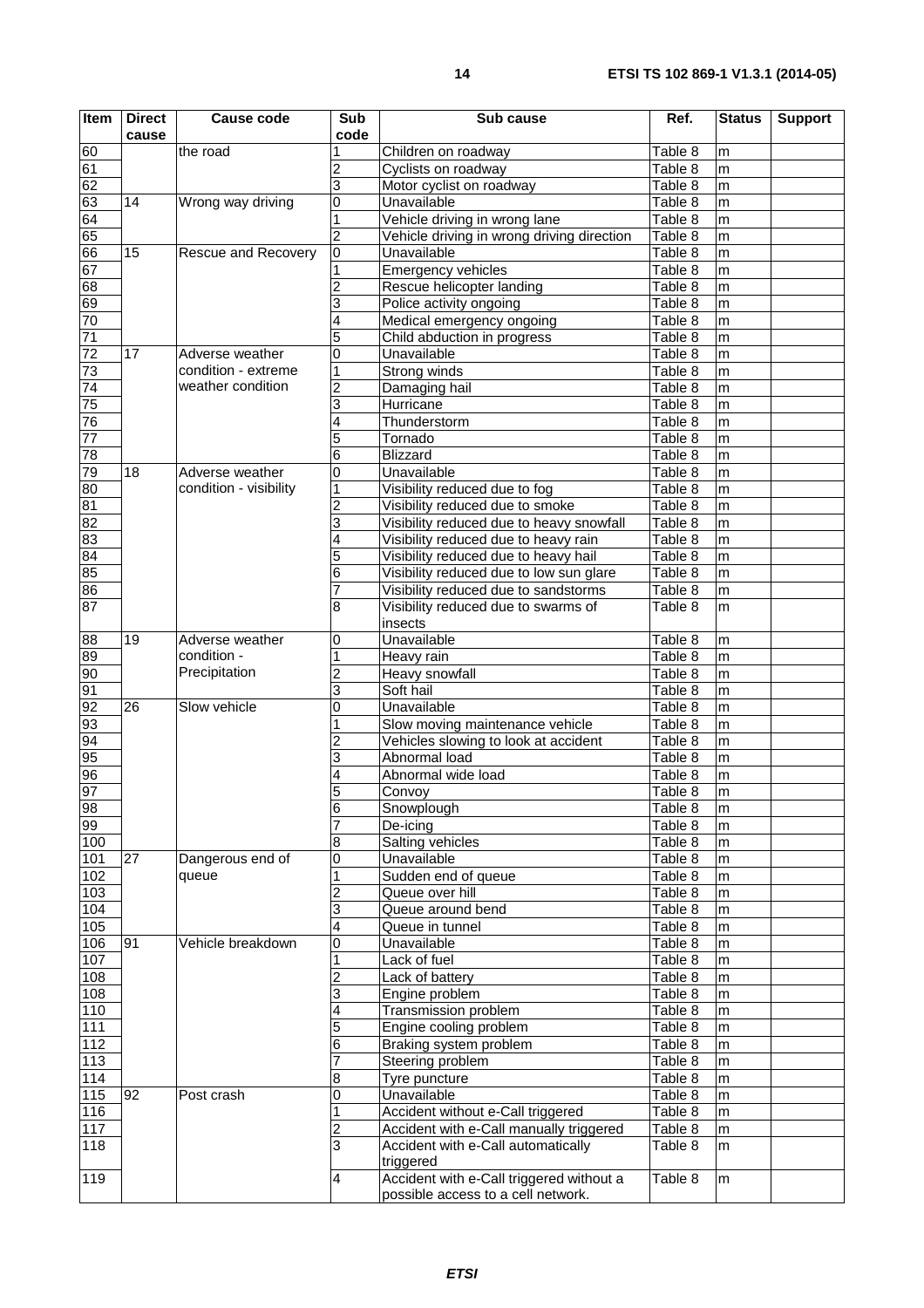<span id="page-14-0"></span>

| Item             | <b>Direct</b> | <b>Cause code</b>      | <b>Sub</b> | Sub cause                                | Ref.    | <b>Status</b> | <b>Support</b> |
|------------------|---------------|------------------------|------------|------------------------------------------|---------|---------------|----------------|
|                  | cause         |                        | code       |                                          |         |               |                |
| $\overline{120}$ | 93            | Human problem          | 0          | Unavailable                              | Table 8 | m             |                |
| 121              |               |                        |            | Glycaemia problem                        | Table 8 | m             |                |
| 122              |               |                        | 2          | Heart problem                            | Table 8 | m             |                |
| 123              | 94            | Stationary vehicle     | 0          | Unavailable                              | Table 8 | m             |                |
| 124              |               |                        |            | Human Problem                            | Table 8 | m             |                |
| 125              |               |                        | 2          | Vehicle breakdown                        | Table 8 | m             |                |
| 126              |               |                        | 3          | Post crash                               | Table 8 | m             |                |
| $\overline{127}$ |               |                        |            | Public transport stop                    | Table 8 | m             |                |
| 128              |               |                        | 5          | Carrying dangerous goods                 | Table 8 | m             |                |
| 129              | 95            | Emergency vehicle      | 0          | Unavailable                              | Table 8 | m             |                |
| 130              |               | approaching            |            | Emergency vehicle approaching            | Table 8 | m             |                |
| $\overline{131}$ |               |                        | 2          | Prioritized vehicle approaching          | Table 8 | m             |                |
| $132$            | 96            | Hazardous location     | 0          | Unavailable                              | Table 8 | m             |                |
| 133              |               | indication - Dangerous | 1          | Dangerous left turn curve                | Table 8 | m             |                |
| 134              |               | Curve                  | 2          | Dangerous right turn curve               | Table 8 | m             |                |
| 135              |               |                        | 3          | Multiple curves starting with unknown    | Table 8 | m             |                |
|                  |               |                        |            | turning direction                        |         |               |                |
| 136              |               |                        | 4          | Multiple curves starting with left turn  | Table 8 | m             |                |
| 137              |               |                        | 5          | Multiple curves starting with right turn | Table 8 | m             |                |
| 138              | 97            | <b>Collision risk</b>  | 0          | Unavailable                              | Table 8 | m             |                |
| 139              |               |                        |            | Longitudinal collision risk              | Table 8 | m             |                |
| 140              |               |                        | 2          | Crossing collision risk                  | Table 8 | m             |                |
| 141              |               |                        | 3          | lateral collision risk                   | Table 8 | m             |                |
| 142              |               |                        | 4          | Collision risk involving vulnerable road | Table 8 | m             |                |
|                  |               |                        |            | user                                     |         |               |                |
| $\overline{143}$ | 98            | Signal violation       | 0          | Unavailable                              | Table 8 | m             |                |
| 144              |               |                        |            | Stop sign violation                      | Table 8 | m             |                |
| 145              |               |                        | 2          | Traffic light violation                  | Table 8 | m             |                |
| 146              |               |                        | 3          | Turning regulation violation             | Table 8 | m             |                |
| 147              | 99            | Dangerous situation    | 0          | Unavailable                              | Table 8 | m             |                |
| 148              |               |                        |            | Emergency electronic brake engaged       | Table 8 | m             |                |
| 149              |               |                        | 2          | Pre-crash system engaged                 | Table 8 | m             |                |
| 150              |               |                        | 3          | <b>ESP(Electronic Stability Program)</b> | Table 8 | m             |                |
|                  |               |                        |            | engaged                                  |         |               |                |
| 151              |               |                        | 4          | ABS (Anti-lock braking system) engaged   | Table 8 | m             |                |
| 152              |               |                        | 5          | <b>AEB (Automatic Emergency Braking)</b> | Table 8 | m             |                |
|                  |               |                        |            | engaged                                  |         |               |                |
| 153              |               |                        | 6          | Brake warning engaged                    | Table 8 | m             |                |
| 154              |               |                        | 7          | Collision risk warning engaged           | Table 8 | m             |                |

## A.5.3 DENM Message

### **Table A.4: Fields of DENM message supported**

| <b>Item</b> | Name of field       | Ref.       | <b>Status</b> | Support |
|-------------|---------------------|------------|---------------|---------|
|             | ITS Pdu<br>⊦ Header | Clause B.1 | ım            |         |
| ∼           | Denm                | Clause B.2 | 1m            |         |

### A.5.3.1 ItsPduHeader element

### **Table A.5: Fields of ItsPduHeader element supported**

| <b>Prerequisite: A.4/1</b> |                         |             |               |                |
|----------------------------|-------------------------|-------------|---------------|----------------|
| <b>Item</b>                | Name of field           | Ref.        | <b>Status</b> | <b>Support</b> |
|                            | <b>IprotocolVersion</b> | IClause B.1 | m             |                |
| 2                          | ImessageID              | Clause B.1  |               |                |
| 13                         | IstationID              | lClause B.1 | m             |                |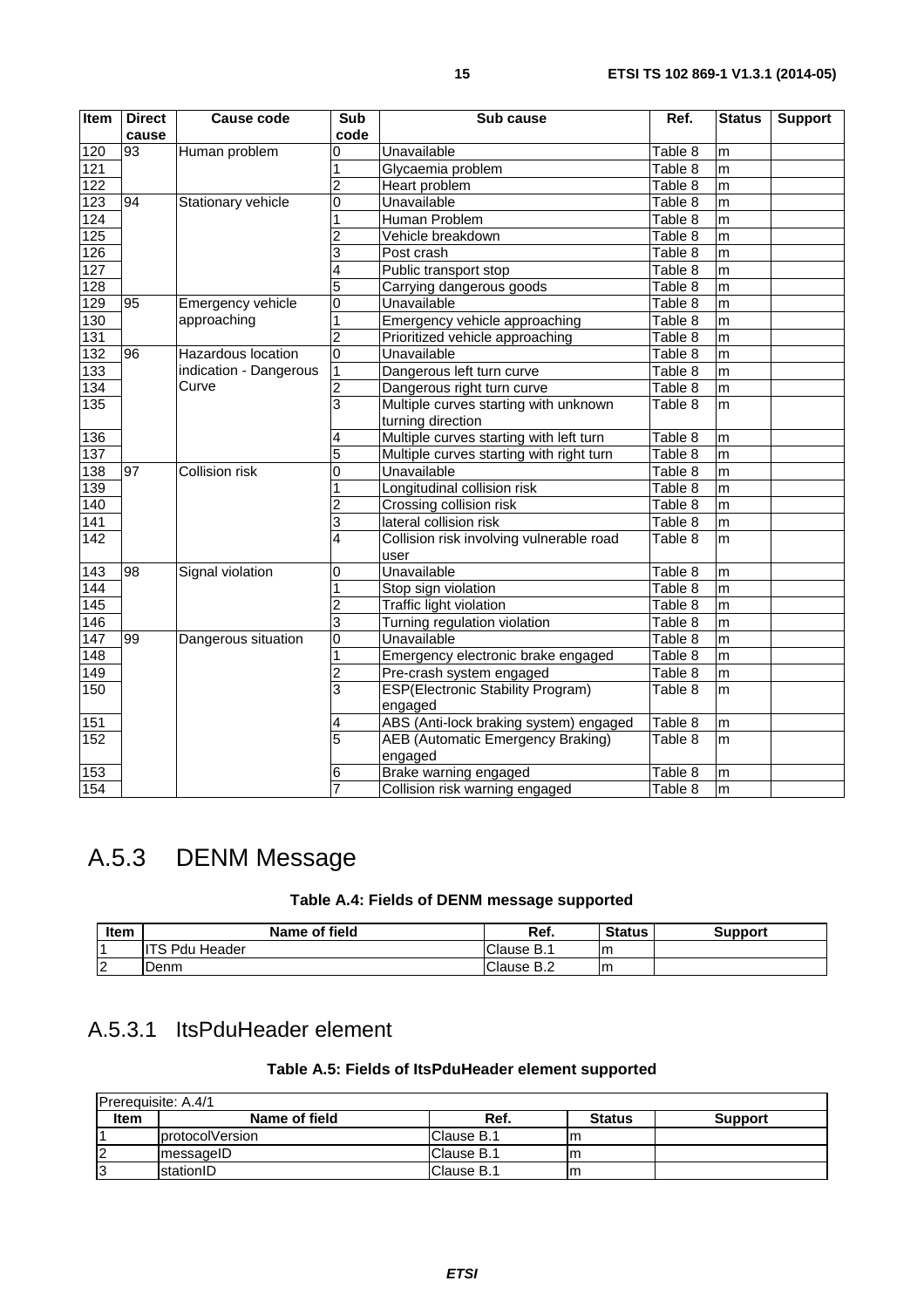### <span id="page-15-0"></span>A.5.3.2 DecentralizedEnvironmentalNotificationMessage element

| <b>Prerequisite: A.4/2</b> |                   |             |               |                            |                |
|----------------------------|-------------------|-------------|---------------|----------------------------|----------------|
| <b>Item</b>                | Name of field     | Ref.        | <b>Status</b> | Name of element            | <b>Support</b> |
|                            | Imanagement       | Clause B.3  | Im            | <b>ManagementContainer</b> |                |
|                            | <b>Isituation</b> | Clause B.4  | ١o            | <b>ISituationContainer</b> |                |
| 13                         | location          | lClause B.5 | ١o            | LocationContainer          |                |
| 14                         | lalacarte         | lClause B.6 | ١o            | <b>IAlacarteContainer</b>  |                |

### **Table A.6: Fields of DecentralizedEnvironmentalNotificationMessage supported**

### A.5.3.2.1 ManagementContainer element

### **Table A.7: Fields of ManagementContainer element supported**

|                | Prerequisite: A.6/1       |             |               |                |  |
|----------------|---------------------------|-------------|---------------|----------------|--|
| Item           | Name of field             | Ref.        | <b>Status</b> | <b>Support</b> |  |
|                | actionID                  | Clause B.7  | m             |                |  |
| $\overline{2}$ | detectionTime             | Clause B.10 | Im            |                |  |
| 3              | referenceTime             | Clause B.39 | lm            |                |  |
| $\overline{4}$ | <i>isNegation</i>         | Clause B.24 | Im            |                |  |
| 5              | <i>isCancellation</i>     | Clause B.25 | Im            |                |  |
| 6              | eventPosition             | Clause B.13 | Im            |                |  |
|                | relevanceDistance         | Clause B.40 | m             |                |  |
| 8              | relevanceTrafficDirection | Clause B.41 | Im            |                |  |
| 9              | validityDuration          | Clause B.55 | lm            |                |  |
| 10             | transmissionInterval      | Clause B.53 | O             |                |  |

### A.5.3.2.1.1 ManagementContainer sub-elements

### **Table A.8: ActionID**

|             | Prerequisite: A.7/2         |             |               |                |
|-------------|-----------------------------|-------------|---------------|----------------|
| <b>Item</b> | Name of field               | Ref.        | <b>Status</b> | <b>Support</b> |
|             | <b>IoriginatorStationID</b> | Clause B.30 | Im            |                |
| $\sim$      | <b>IsequenceNumber</b>      | Clause B.46 | Im            |                |

### A.5.3.2.2 SituationContainer element

### **Table A.9: Fields of SituationContainer element supported**

|      | Prerequisite: A.6/2        |             |               |                |
|------|----------------------------|-------------|---------------|----------------|
| Item | Name of field              | Ref.        | <b>Status</b> | <b>Support</b> |
|      | <b>linformationQuality</b> | Clause B.23 | Im            |                |
|      | leventType                 | Clause B.16 | Im            |                |
| 13   | <b>IlinkedCause</b>        | Clause B.28 | lo            |                |

### A.5.3.2.2.1 SituationContainer sub-elements

### **Table A.10: CauseCode**

|                | Prerequisite: A.9/2 or A.9/3 |         |               |                |
|----------------|------------------------------|---------|---------------|----------------|
| Item           | Name of field                | Ref.    | <b>Status</b> | <b>Support</b> |
|                | Cause                        | Table 8 | Im            |                |
| $\overline{2}$ | <b>IsubCause</b>             | Table 8 | Im            |                |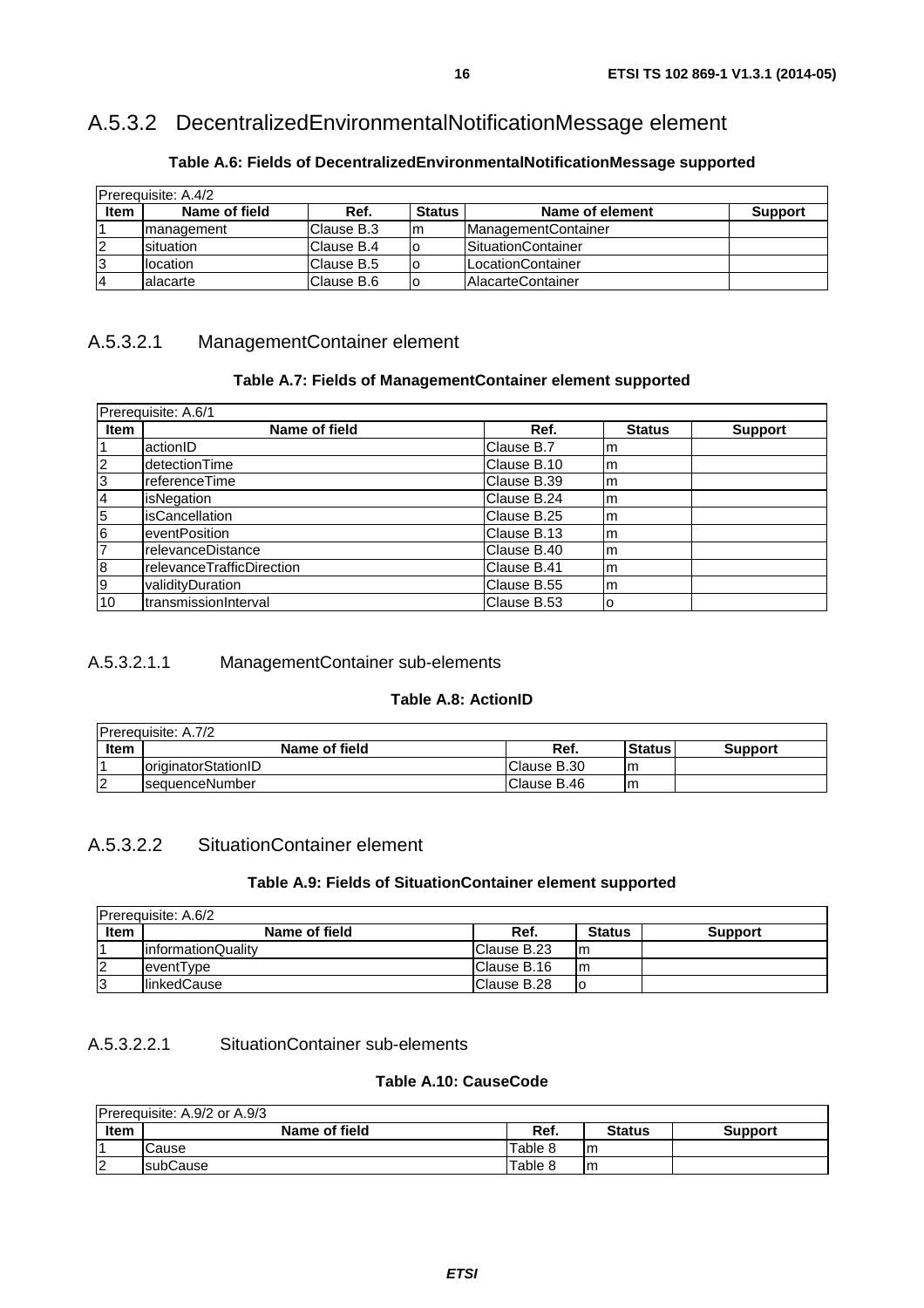### <span id="page-16-0"></span>A.5.3.2.3 LocationContainer element

|             | Prerequisite: A.6/3  |             |               |                |
|-------------|----------------------|-------------|---------------|----------------|
| <b>Item</b> | Name of field        | Ref.        | <b>Status</b> | <b>Support</b> |
|             | leventSpeed          | Clause B.15 |               |                |
| 12          | eventPositionHeading | Clause B.14 |               |                |
| 3           | Traces               | Clause B.52 | m             |                |
| 14          | roadType             | Clause B.44 |               |                |

### **Table A.11: Fields of LocationContainer element supported**

### A.5.3.2.4 AlacarteContainer element

### **Table A.12: Fields of AlacarteContainer element supported**

| Prerequisite: A.6/4 |                     |             |               |                |
|---------------------|---------------------|-------------|---------------|----------------|
| <b>Item</b>         | Name of field       | Ref.        | <b>Status</b> | <b>Support</b> |
|                     | <b>IlaneNumber</b>  | Clause B.26 | lo            |                |
|                     | limpactReduction    | Clause B.21 | lo            |                |
| 13                  | externalTemperature | Clause B.17 | O             |                |
|                     | <b>roadWorks</b>    | Clause B.45 | lo            |                |
| 5                   | positioningSolution | Clause B.33 | ۱o            |                |
| 6                   | IstationarvVehicle  | Clause B.50 | O             |                |

### A.5.3.2.4.1 AlacarteContainer sub element

### **Table A.13: ImpactReductionContainer**

|                | Prerequisite: A.12/2      |             |               |                |  |  |
|----------------|---------------------------|-------------|---------------|----------------|--|--|
| <b>Item</b>    | Name of field             | Ref.        | <b>Status</b> | <b>Support</b> |  |  |
|                | heightLonCarrLeft         | Clause B.19 | m             |                |  |  |
| $ 2\rangle$    | heightLonCarrRight        | Clause B.20 | m             |                |  |  |
| $\overline{3}$ | posLonCarrLeft            | Clause B.36 | m             |                |  |  |
| $\overline{A}$ | posLonCarrRight           | Clause B.37 | m             |                |  |  |
| $\overline{5}$ | positionOfPillars         | Clause B.35 | m             |                |  |  |
| 6              | posCentMass               | Clause B.31 | m             |                |  |  |
| 17             | wheelBaseVehicle          | Clause B.58 | lm            |                |  |  |
| 8              | turningRadius             | Clause B.54 | m             |                |  |  |
| l9             | posFrontAx                | Clause B.32 | m             |                |  |  |
| 10             | positionOfOccupants       | Clause B.34 | m             |                |  |  |
| 11             | vehicleMass               | Clause B.57 | m             |                |  |  |
| 12             | requestResponseIndication | Clause B.42 | m             |                |  |  |

### **Table A.14: RoadWorksContainer**

| Prerequisite: A.12/4 |                     |              |               |                |
|----------------------|---------------------|--------------|---------------|----------------|
| <b>Item</b>          | Name of field       | Ref.         | <b>Status</b> | <b>Support</b> |
|                      | lightBarSirenInUse  | Clause B.27  | m             |                |
| $\overline{2}$       | <b>closedLanes</b>  | Clause B.9   | m             |                |
| 13                   | restriction         | lClause B.43 | Im            |                |
| $\overline{4}$       | speedLimit          | Clause B.47  | Im            |                |
| $\overline{5}$       | lincidentIndication | Clause B.22  | m             |                |
| 6                    | IrecommendedPath    | lClause B.38 | Im            |                |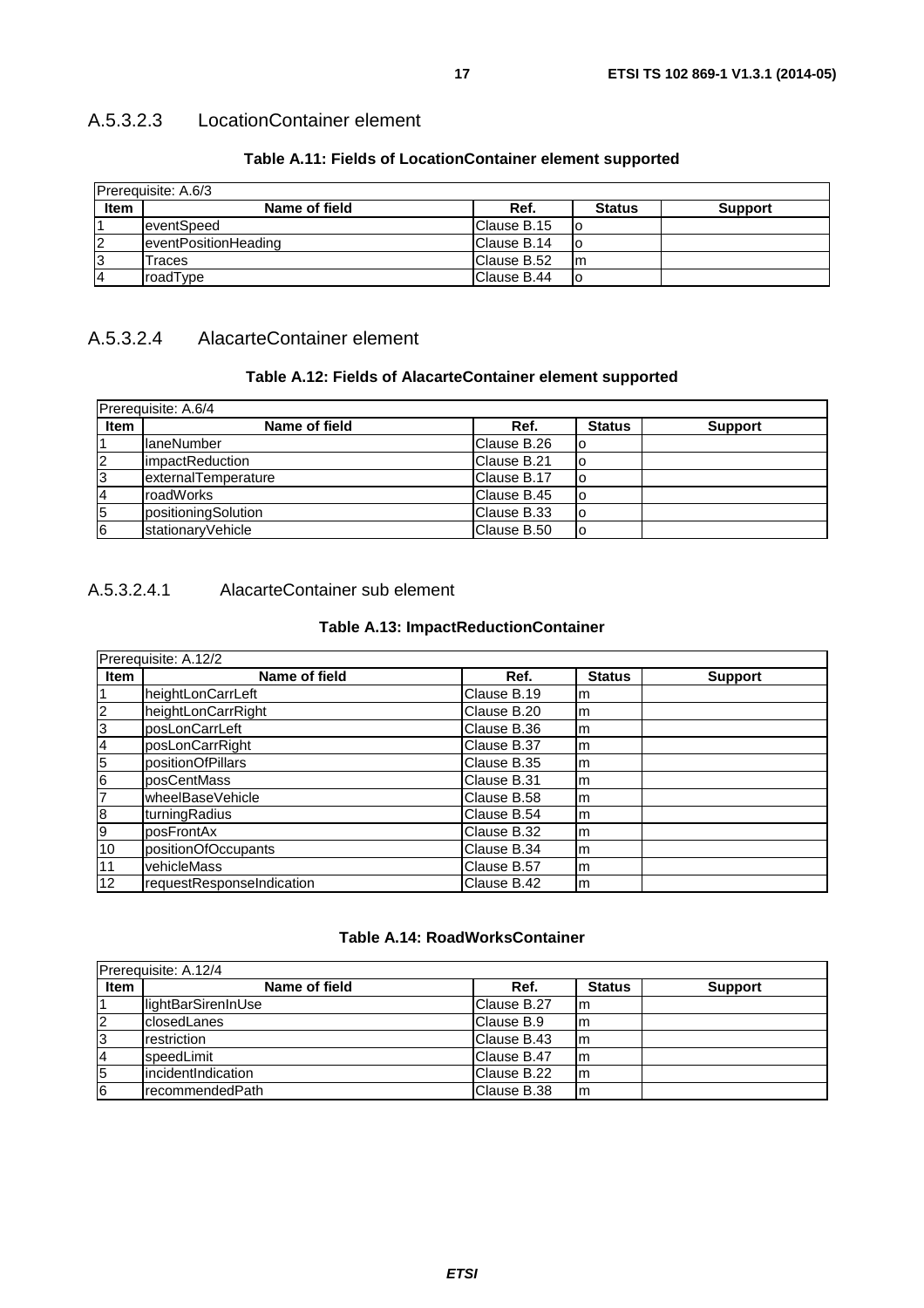<span id="page-17-0"></span>

| Prerequisite: A.12/6 |                        |              |               |                |  |  |
|----------------------|------------------------|--------------|---------------|----------------|--|--|
| <b>Item</b>          | Name of field          | Ref.         | <b>Status</b> | <b>Support</b> |  |  |
|                      | stationType            | Clause B.51  | m             |                |  |  |
| $\overline{c}$       | stationarySince        | Clause B.49  | lm            |                |  |  |
| 3                    | stationaryCause        | lClause B.48 | lm            |                |  |  |
| <b>4</b>             | carryingDangerousGoods | Clause B.8   | m             |                |  |  |
| 5                    | numberOfOccupants      | Clause B.29  | lm            |                |  |  |
| $\overline{6}$       | vehicleIdentification  | Clause B.56  | lm            |                |  |  |
| 17                   | energyStorageType      | lClause B.12 | Im            |                |  |  |

**Table A.15: StationaryVehicleContainer** 

## A.5.4 Protocol parameters

## A.5.4.1 Timing requirements

| <b>Item</b> | <b>Name</b>                                       | Ref.               | <b>Status</b> | <b>Support</b> |
|-------------|---------------------------------------------------|--------------------|---------------|----------------|
|             | default validity time of DENM generations (600 s) | IClauses 8.1.1.4.  | ım            |                |
|             |                                                   | 8.2.1.4 and        |               |                |
|             |                                                   | $l$ clause 8.3.1.4 |               |                |